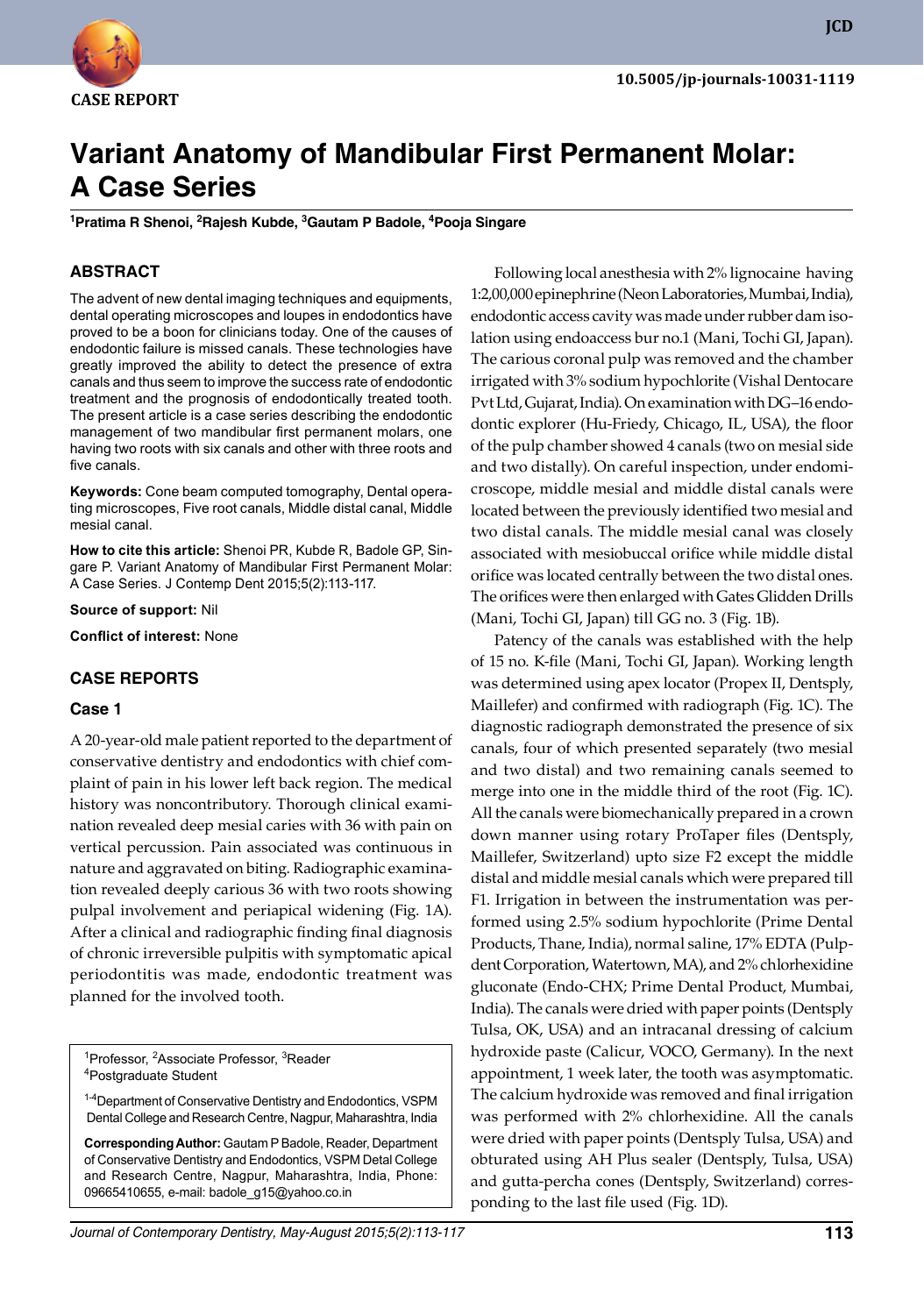

**Figs 1A to E:** (A) preoperative radiograph of 36, (B) endomicroscopic image of 36 showing 6 canal orifices, (C) working length radiograph of 36 showing six canals, (D) endomicroscopic image of 36 showing obturated 6 canals and (E) postobturation radiograph of 36 **E**

Postobturation radiograph was taken which showed distinct four canals at the apex and remaining merged in the middle third of the root (Fig. 1E). Postobturation restoration was done with silver amalgam. The patient was kept on follow-up and he reported no postoperative sequelae.

# **Case 2**

A 19-year-old female patient reported to the department of Conservative Dentistry and Endodontics with chief complaint of pain in her lower right back region.

On clinical examination, deep occlusal caries could be seen with 46 with pain present on vertical percussion. Pain was continuous in nature and aggravated on biting. Radiographic examination revealed deep caries with pulpal involvement. On keen observation, distinct supplemental distal root was identified on radiograph (Fig. 2A). After a clinical and radiographic finding final diagnosis of chronic irreversible pulpitis with symptomatic apical periodontitis was made with 46, endodontic treatment was scheduled for the involved tooth.

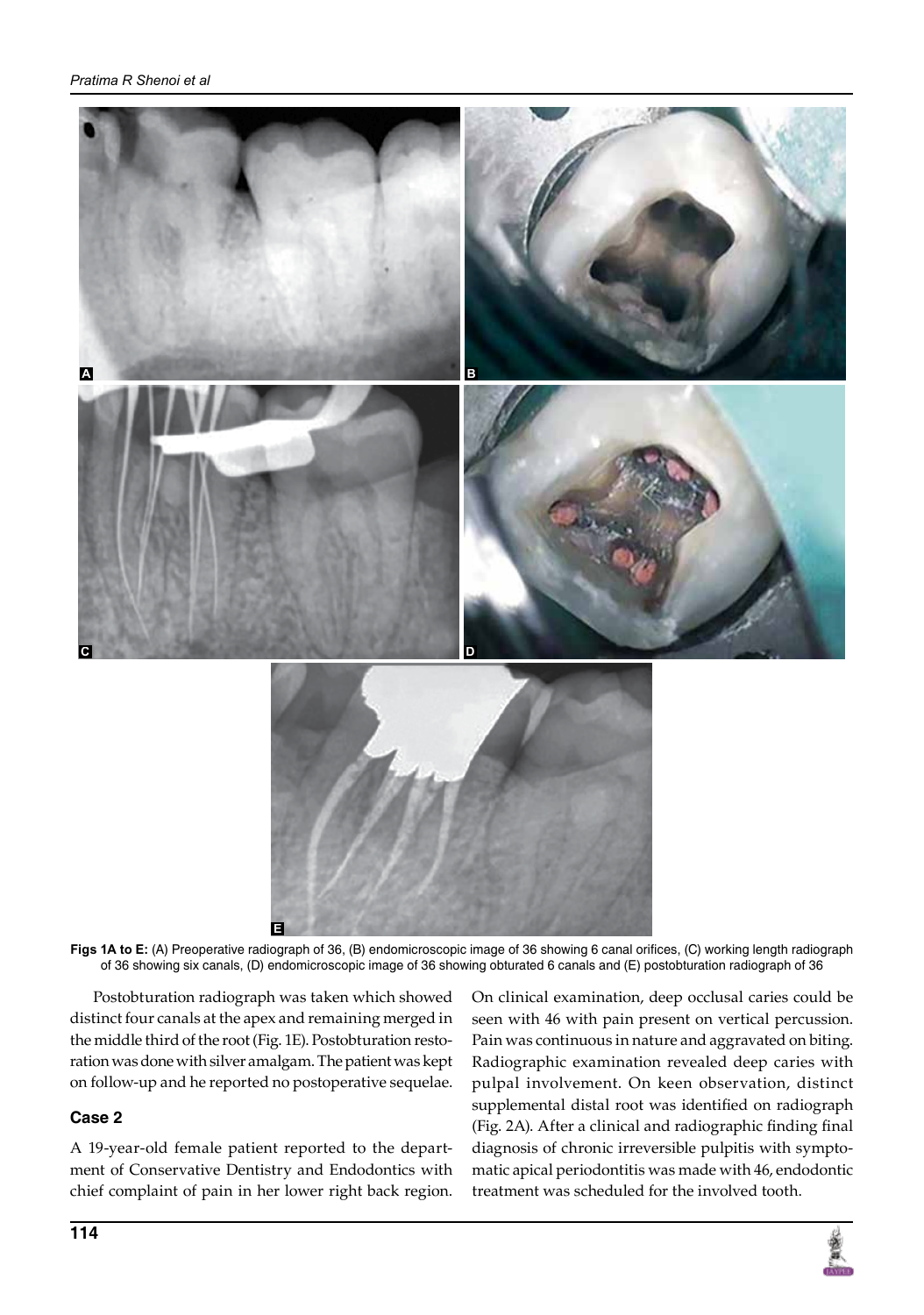Following local anesthesia with 2% lignocaine having 1:2,00,000 epinephrine (Neon Laboratories, Mumbai, India), endodontic access cavity was made under rubber dam isolation using endoaccess bur no. 1 (Mani, Tochi GI, Japan). On examination with DG–16 endodontic explorer (Hu-Friedy, Chicago, IL, USA), the floor of the pulp chamber showed four canals (two on mesial side and two distally). On careful inspection under endomicroscope, a third canal was located between the previously identified two distal canals and the orifices were then enlarged with Gates Glidden Drills ( Mani, Tochi GI, Japan) till GG no. 3.

Working length was determined using apex locator (Propex II, Dentsply, Maillefer) and confirmed radiographically. The working length radiograph demonstrated the presence of five canals, three of which presented separately, (two mesial and one distal) and the remaining two distal canals seemed to merge into one in the apical third of the root (Fig. 2B).

All the canals were biomechanically prepared in a crown down manner using rotary ProTaper files (Dentsply, Maillefer, Switzerland) upto size F2, except middle distal which was prepared till F1. In the next visit, 1 week later, all the five canals were obturated with AH

Plus sealer (Dentsply, Tulsa, USA) and gutta-percha cones (Dentsply, Switzerland) corresponding to the last file used. Postobturation radiograph and cone beam computed tomography (CBCT) was taken to confirm the pattern of obturated canals (Figs 2C and D). Postobturation restoration was done with silver amalgam. The patient was kept on follow-up and she reported no postoperative sequelae.

# **DISCUSSION**

Many a times, dental clinicians have the perception of a definite number of roots/or canals in a given tooth. However, reviews of literature have shown documentation on deviations from the normal tooth morphology and canal anatomy. Therefore, when the root canal treatment is to be performed, the clinician should be aware of the variations in the root canal morphology.

Majority of the mandibular molars have two roots: mesial and distal and their usual distribution is two canals in the mesial roots and one or two in the distal root. Martinez and Badanelli  $(1985)^1$  reported the case of mandibular first molar with six canals while Reeh  $(1998)^2$  reported mandibular first molar with seven



**Figs 2A to D:** (A) Preoperative radiograph of 46 showing supplemental distal root, (B) working length radiograph of 46 showing five canals, (C) postobturation radiograph of 46, (D) CBCT image showing five canals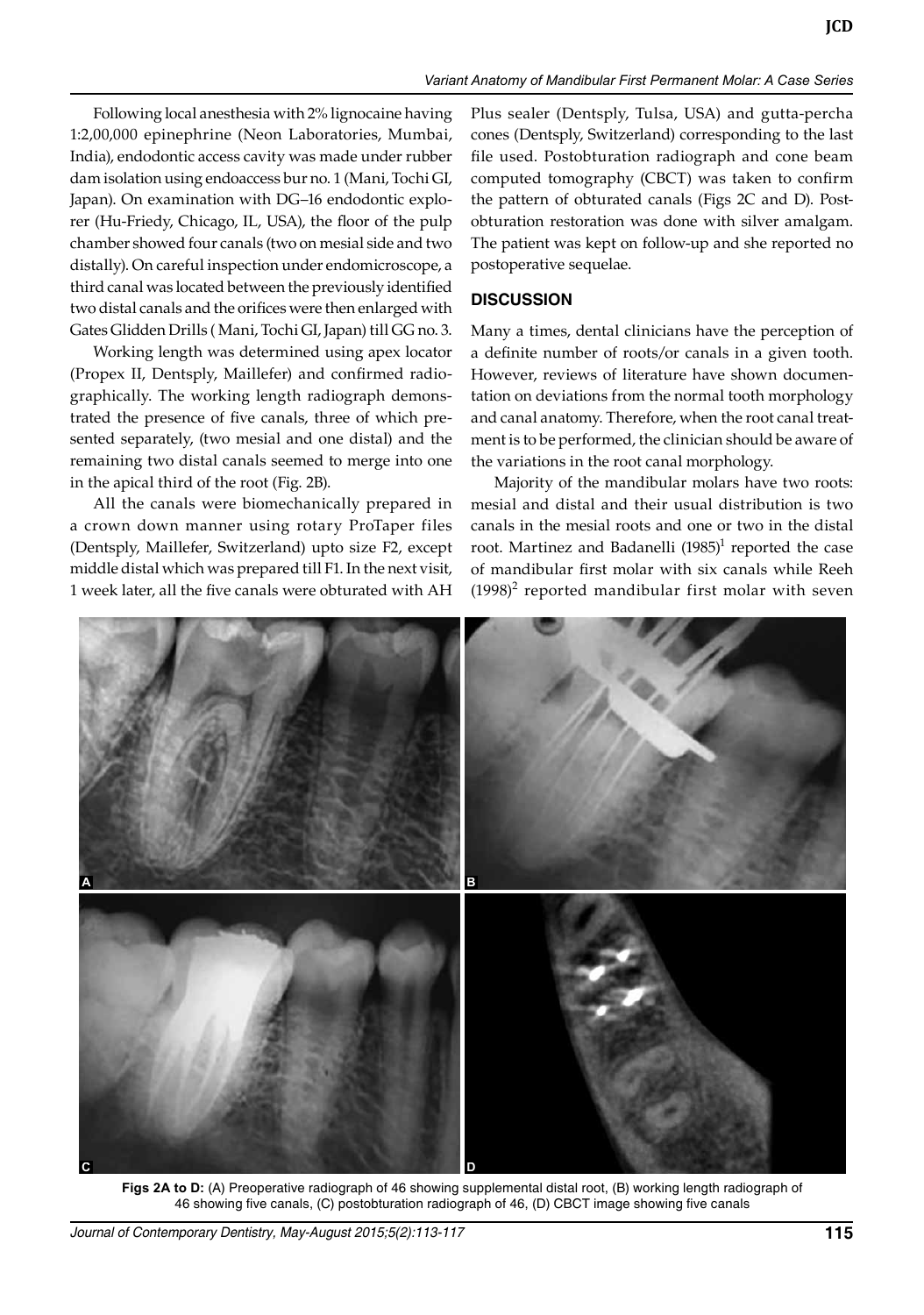canals. The third mesial and distal canal is defined as being independent when a distinct coronal orifice and apical foramen are observed, or confluent when converging into one of the other two main canals and terminating at a common apical foramen.<sup>2</sup> It has been postulated that dentin is partially deposited along the length of the root leading to formation of three canals that converge in either two foramina or one foramen.<sup>1</sup>

A major variant of mandibular first molar is the presence of an additional third root; a supernumerary root which can be found distolingually. This macrostructure, which is first mentioned in the literature by Carabelli (1844) is called radix entomolaris (RE). $3$  In European populations it has been reported that a separate RE is present in the mandibular first molar with a maximum frequency of 3.4 to 4.2%.<sup>4-6</sup> In Eurasian and Indian populations the frequency is less than  $5\%$ .<sup>7</sup> The dimensions of RE can vary from a short conical extension to a mature root with normal length and root canal. The distolingual root may be separate from or partially fused with the other roots.<sup>8</sup>

Baugh and Wallace (2004) in a review of literature reported that the incidence of middle mesial canal in mandibular first molar is 1 to  $15\%$ <sup>9</sup> But the presence of three canals in distal root of the mandibular first molar is a rare occurrence. Skidmore and Bjorndal (1971)<sup>5</sup> reported that 88.8% of distal roots of mandibular first molar have only one canal while 28.9% have two canals. Review of literature shows only few studies reporting the incidence of three distal canals in mandibular first molar. From the reports of various studies, one can see that the incidence of three distal canals in mandibular first molar is reported to be 0.2 to 3%. $^{10\text{-}17}$  This case series describes the endodontic management of two mandibular first molars in patients of Indian origin, one having two roots with six canals and other with three roots and five canals.

In case 1, the middle mesial and middle distal canals were found confluent with their respective mesiobuccal/ distobuccal canals at the middle of the root showing Vertucci type II configuration. In case 2, as far as mesial root was concerned, the two mesial canals were classified as independent since they originated as separate orifices and terminated as separate foramina. In distobuccal root, the two canals were termed as confluent as they originated as two different orifices but apically joined each other. In distolingual root, one canal was found from orifice to apex.

Fabra-Campos<sup>18</sup> in his case report suggested that the intermediate canal should not be enlarged as much as the main canal because of the danger of perforation. Hence, in both the present cases, biomechanical preparation of the intermediate canals was carried upto only F1. Walker and Quackenbush  $(1985)^{19}$  reported that the extra root occurred unilaterally in about 40% cases, predominantly

on right side. In case 2 also, morphological variation occurred in distal root canal of right mandibular first molar. Pattanshetti et al<sup>20</sup> did a study comparing the distribution of number of types of canals according to age groups. He came to a conclusion that as age progresses, the frequency of finding extra canals in distal root of mandibular first molar goes down. It can be explained by the fact that as age advances, the tooth is exposed to various insults, such as caries, attrition leading to calcification of orifices or the calcification of canal itself.<sup>21</sup>

Diagnostic aids such as CBCT, Dentascan, multiple preoperative radiographs, examination of the pulp chamber floor with a sharp explorer, troughing of the grooves with ultrasonic tips, staining the chamber floor with 1% methylene blue dye, performing the sodium hypochlorite 'champagne bubble test,' and visualizing canal bleeding points are all important aids in locating the root canal orifices.<sup>22</sup> Not only these, dental operating microscopes and loupes also have greatly aided in locating extra canals.

# **CONCLUSION**

The increasing frequency of studies reporting the anatomical variations in mandibular first molar has alerted the clinicians to more carefully inspect the floor of the pulp chamber to locate the possible accessory canal orifices. It is mandatory that the clinician should possess thorough knowledge of not only the normal anatomy but also of the aberrations too. The recently introduced diagnostic instruments and armamentaria in endodontics along with clinician's knowledge can prove to be of great help in improving the treatment outcome and overall prognosis of the tooth.

### **REFERENCES**

- 1. Martinez-Berna A, Badanelli P. Mandibular first molar with six root canals. J Endod 1985;11(8):348-352.
- 2. Reeh E. Seven canals in a lower first molar. J Endod 1998;24(7): 497-499.
- 3. De Moor RJ, Deroose CA, Calberson FL. The radix entomolaris in mandibular first molars: an endodontic challenge. Int Endod J 2004;37(11):789-799.
- 4. Taylor AE. Variation in the human tooth-form as met with in isolated teeth. J Anat Physiol 1899;33 (Pt 2):268-272.
- 5. Skidmore AE, Bjorndal AM. Root canal morphology of the human mandibular first molar. Oral Surg Oral Med Oral Pathol 1971;32(5):778-784.
- 6. Turner CG. Three-rooted mandibular first permanent molars and the question of American Indian origins. Am J Phys Anthropol 1971;34(2):229-242.
- 7. Tratman EK. Three-rooted lower molars in man and their racial distribution. Br Dent J 1938;64(6):264-274.
- 8. Calberson FL, De Moor RJ, Deroose CA. The radix entomolaris and paramolaris: clinical approach in endodontics. J Endod 2007;33(1):58-63.